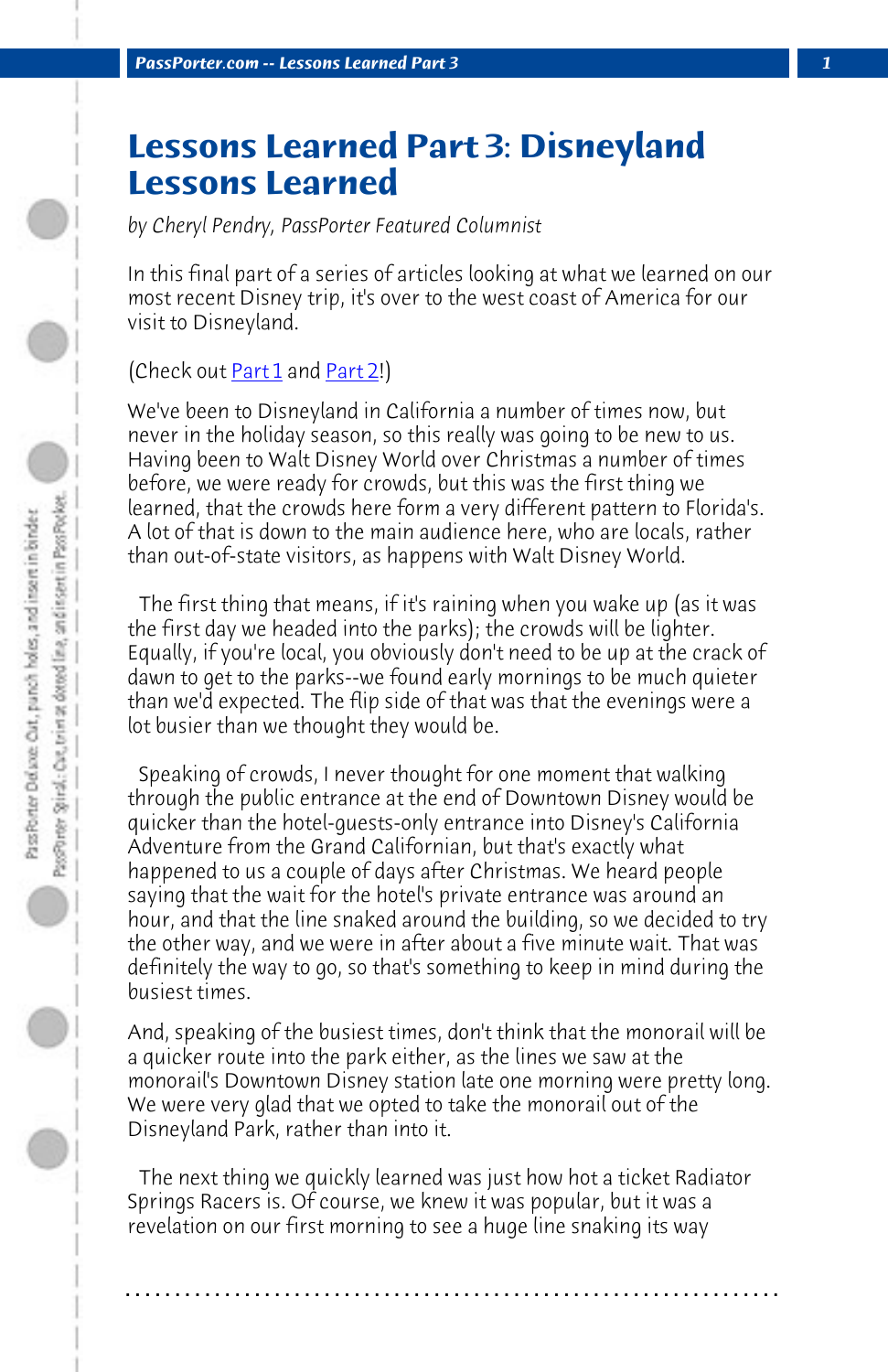around Carthay Circle. At first, I rather stupidly thought that people were lining up for World of Color meal packages at the restaurant there, as that's where the line seemed to start, but no, that's where non-resort guests started to line up for the FASTPASS line for Radiator Springs Racers! Thankfully we were staying at Disney's Grand Californian, so we were resort guests, and we were able to get in line easily enough to grab our FASTPASSes.

 We also learned how quickly those FASTPASSes disappear -- it's a bit like Toy Story Midway Mania at Disney's Hollywood Studios. Snooze, and wait until the park's been open for a couple of hours, and that's it - you're out of luck. We went back for another FASTPASS at around 9:30am, and already they were gone for that evening.

 We already knew how popular World of Color is, so we knew to get a dining package for it, but what I didn't realise, and we completely lucked out with this, is that if you eat at the Carthay Circle restaurant, you end up with some of the best seating for this show. It was a superb meal, and this was a nice, additional bonus.

 Turning to the Disneyland Park itself, on a couple of occasions, we nearly missed attractions because we thought the waits were too long. One prime example of this is the Jungle Cruise, which when we first rounded the corner into Adventureland looked absolutely mobbed. Thank goodness we did a double check, as it turned out the line was actually for the Indiana Jones Adventure a little way away. That's the problem with having quite a small park, so do check whether the attraction you want to see is as busy as it first looks.

 Something that we didn't think about before this visit was that Mickey's Toontown opens later than the rest of the park. We headed there one morning, only to discover it cordoned off, so all we managed this trip was a quick visit there at nigh. That was a shame, and it's certainly something I'll be keeping in mind for future visits.

 After regularly visiting Walt Disney World, something else that you may forget about, but very much applies at Disneyland, are parking charges. Sure, you have to pay for valet parking in Orlando, but as an on-property guest, I'm not used to paying to self-park as well. That was a bit of a shock to the system, especially as the charges aren't cheap. When we were there in December 2012, self parking was \$15, while valet was \$22, and the rates have gone up since. It's certainly something worth adding into your budget, if you'll be staying for a few days.

 The final lesson we learned this trip was perhaps an obvious one, but then again, when you've never visited California before in December,

**. . . . . . . . . . . . . . . . . . . . . . . . . . . . . . . . . . . . . . . . . . . . . . . . . . . . . . . . . . . . . . . . . .**